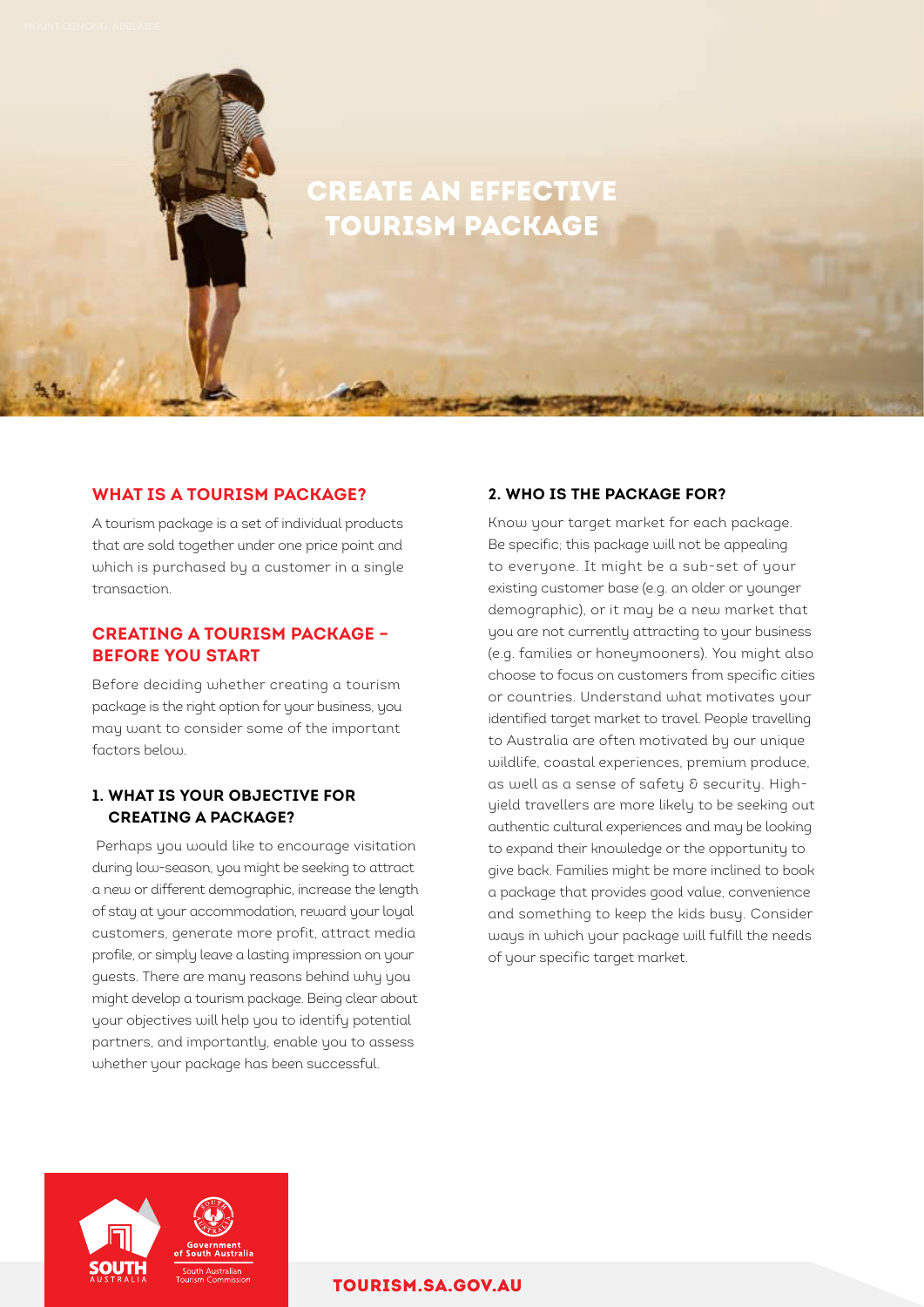#### **3. WHAT SHOULD THE PACKAGE INCLUDE?**

Packages need to offer a valuable proposition to a potential visitor. This value can be achieved through a discounted price, the convenience of simplifying the booking process for the customer, or perhaps moneycan't-buy inclusions. Incorporate components that your target market wants (e.g. high-yield markets may not be motivated by discounts). Be wary not to 'over package' with too many elements; instead you might like to offer optional add-ons, thus providing some level of freedom for your guests to custom design their own experience. Consider other complementary businesses in your area and which of their products would fit well with your existing offering. These might be businesses that you are already referring your customers to. Where possible, choose to work with companies that have their own loyal market; collaborating with reputable businesses will increase trust in your business and vice versa. The types of products you could include in your package are limitless, so long as they are appealing to your target market. See below for some ideas of different package components:



#### **ACCOMMODATION**

(e.g. extra night free, room upgrade, late check-out)



**TICKETS** 

(e.g. events, local attraction)



**TOURS**  (e.g. hosted walks,

tutored tastings)



(e.g. airport to accommodation)

**FOOD AND BEVERAGE** 

(e.g. picnic hamper, wine, breakfast upgrade)



#### **HIRE SERVICES**

(e.g. bikes, car)



#### **GIFT PACKS**

(e.g. souvenirs, gifts, vouchers)

#### *Top Tip*

Where possible look to include existing experiences that a customer could buy separately, ensure all staff are trained to deliver this specialised offering. Tried and tested inclusions will support the delivery of a quality experience and result in less room for error or complications. Avoid selling a package which incorporates elements that have not been trialled first.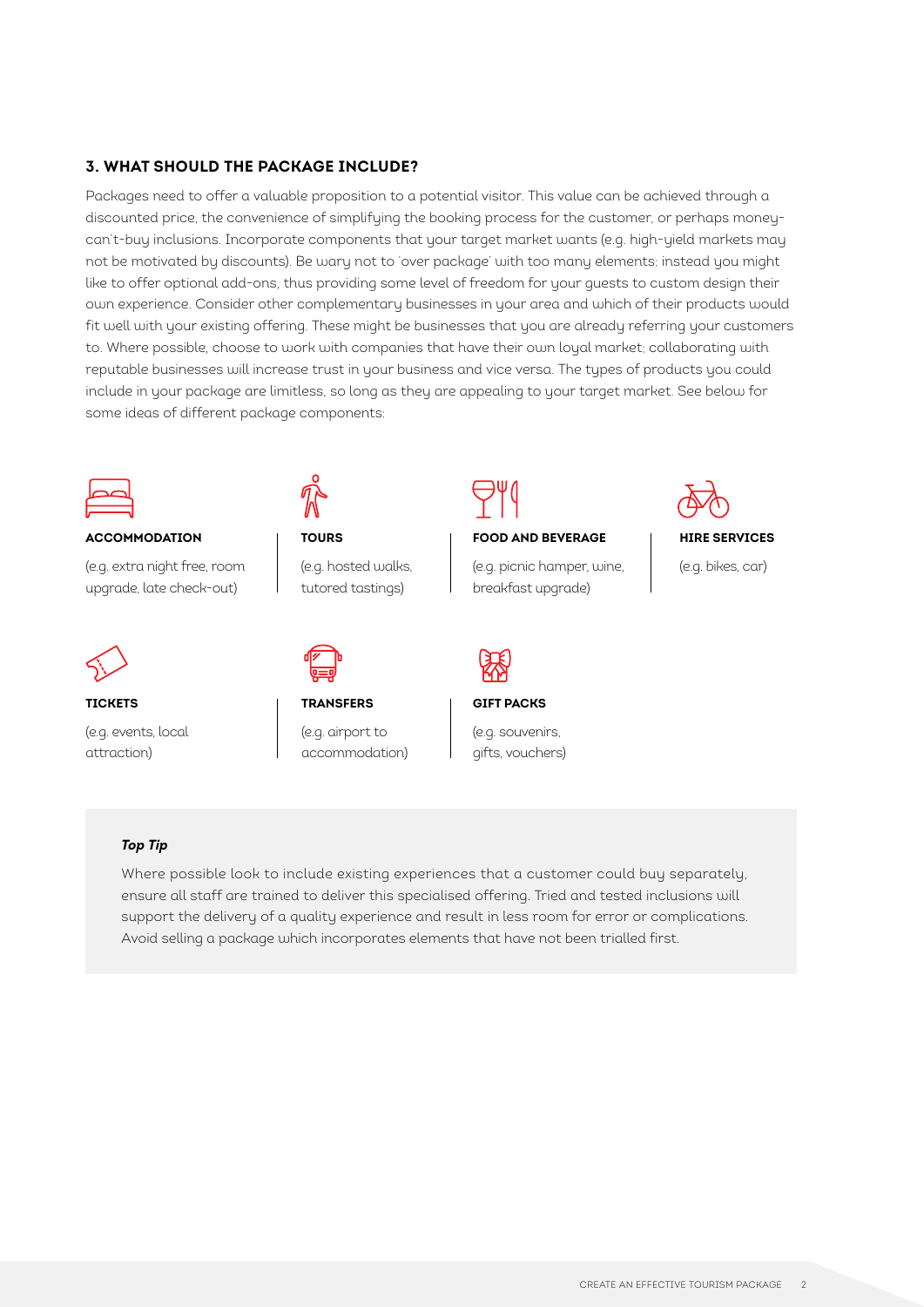## **4. DETERMINE RESPONSIBILITIES**

Ensure you have clear lines of communication between you and your package partner/s. Before you sell your package, you will need clarity surrounding each partner's responsibilities. Different areas to confirm might include:

- **Administration:** managing reservations and cancellations; licensing; insurance; internal communications; staff training
- **Payment:** who will take the payment and how will it be shared to other partners
- **Sales and marketing:** paid marketing; promotions; sales calls; trade partnerships
- **Tracking and analysis:** sales reports; customer surveus

Most packages will have a 'lead' partner. This partner will typically have the bigger customer base and an easy to use booking system (e.g. online bookings). Ensure the contact details for the lead partner are easy for customers to find.

### **5. PRICING**

Determine how much it will cost to deliver the package and agree the profit required for each partner. Ultimately, the goal should be for all partners to make a profit, while providing a valuable experience for your shared customers. Offer your best price, keeping in mind that combining resources with your partners will likely result in your own cost savings (e.g. cooperative marketing).

# **6. HOW WILL THE PACKAGE BE PROMOTED?**

Determine which methods of promotion are available to you and your package partners, and which will reach your target market. Pool your resources and assign a collective budget for marketing and promoting this package. Depending on the mediums that will reach your target market, you might like to consider a mix of traditional (e.g. brochures, print advertising) and digital mediums (e.g. online advertising, online editorial), in addition to the platforms you and your partners own (e.g. newsletters, social media profiles, websites). Ensure you collectively decide on the messaging, imagery, preferred mediums and budget prior to activating your marketing plan. Selling your package through distribution partners may be an option if all package partners have factored the commission structure into their pricing (see the *What is Commission* fact sheet for more information).

# **7. HOW WILL YOU KNOW IF YOU HAVE BEEN SUCCESSFUL?**

Prior to releasing your package, work with your partners to determine your goals. 'SMART' goals are Specific, Measurable, Achievable, Realistic and Time-based. Set measurable targets aligned with your objectives, then agree on how and when you will review your progress. Depending on you are tracking, you may need to adjust different elements of your package or your promotion tactics.

# **CHECKLIST FOR PREPARING TO CREATE A PACKAGE**

- I already provide good cross-referrals to tourism operators in my region or surrounding areas
- I am familiar with complementary tourism products in my area
- I have a clear reason to create a tourism package
- I know who I want to target with a tourism package
- I have identified key partners based on positive online reviews and potential to add value to my product
- I have created or contributed to a detailed itinerary for the proposed package
- I understand my responsibilities in selling this tourism package
- I have offered my best price and have factored in the required commissions or allowances
- I am committed to promoting this package through my own channels and have allocated budget to promote through wider marketing mediums
- $\Box$  I have set up a mechanism to record package sales and track against my goals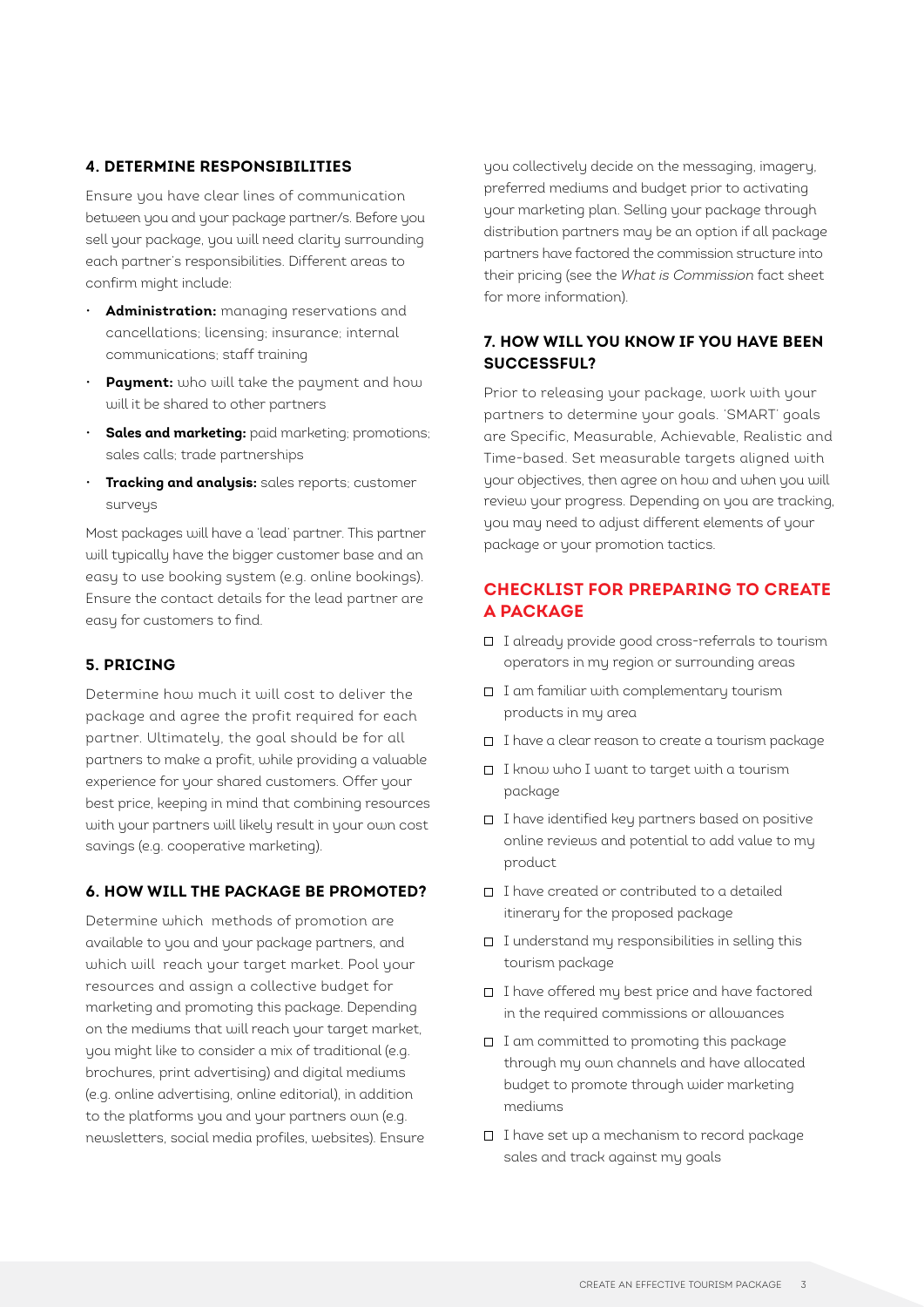# **PACKAGE PLANNING**

# **PLANNING CHART EXAMPLE**

Use this example as a guideline of what to consider when developing your tourism package.

| <b>Primary Business Contact:</b> | <b>Classic Coastal Cottages</b><br>coastalcottages@website.com<br>+618 8123 4567                                                                                                                                                                                                                                                                                 |
|----------------------------------|------------------------------------------------------------------------------------------------------------------------------------------------------------------------------------------------------------------------------------------------------------------------------------------------------------------------------------------------------------------|
| Target Market(s):                | Adelaide residents seeking indulgent getaways. $25 - 45$ y/o couples wanting<br>relaxation, indulgence and rejuvenation; Limited time available to take longer<br>breaks; Self drive; No children or independent of children; Internet savvy;<br>Discerning; Like good coffee, good wine, shopping, relaxing and coastal views.<br>Shift or hospitality workers. |
| <b>Package Name:</b>             | Mid-week Country Indulgence                                                                                                                                                                                                                                                                                                                                      |
| Summary:                         | Indulgent mid-week getaway for couples. Includes accommodation in<br>renovated cottage and all meals.                                                                                                                                                                                                                                                            |
| <b>Objective of Package:</b>     | Between January and December 2022, attract at least three nights of mid-<br>week bookings per week (Sunday to Thursday)                                                                                                                                                                                                                                          |

#### **Conditions of use:**

Bookings only available Sun – Thur. Subject to availability. Not available during South Australian school holidays. Ages 18 and over.

#### **Operational Matters**

- 1. Payment to suppliers will be made via a voucher issued to guests on arrival
- 2. Cleaning staff roster must be notified of late check out
- 3. Order picnic hamper upon booking confirmation.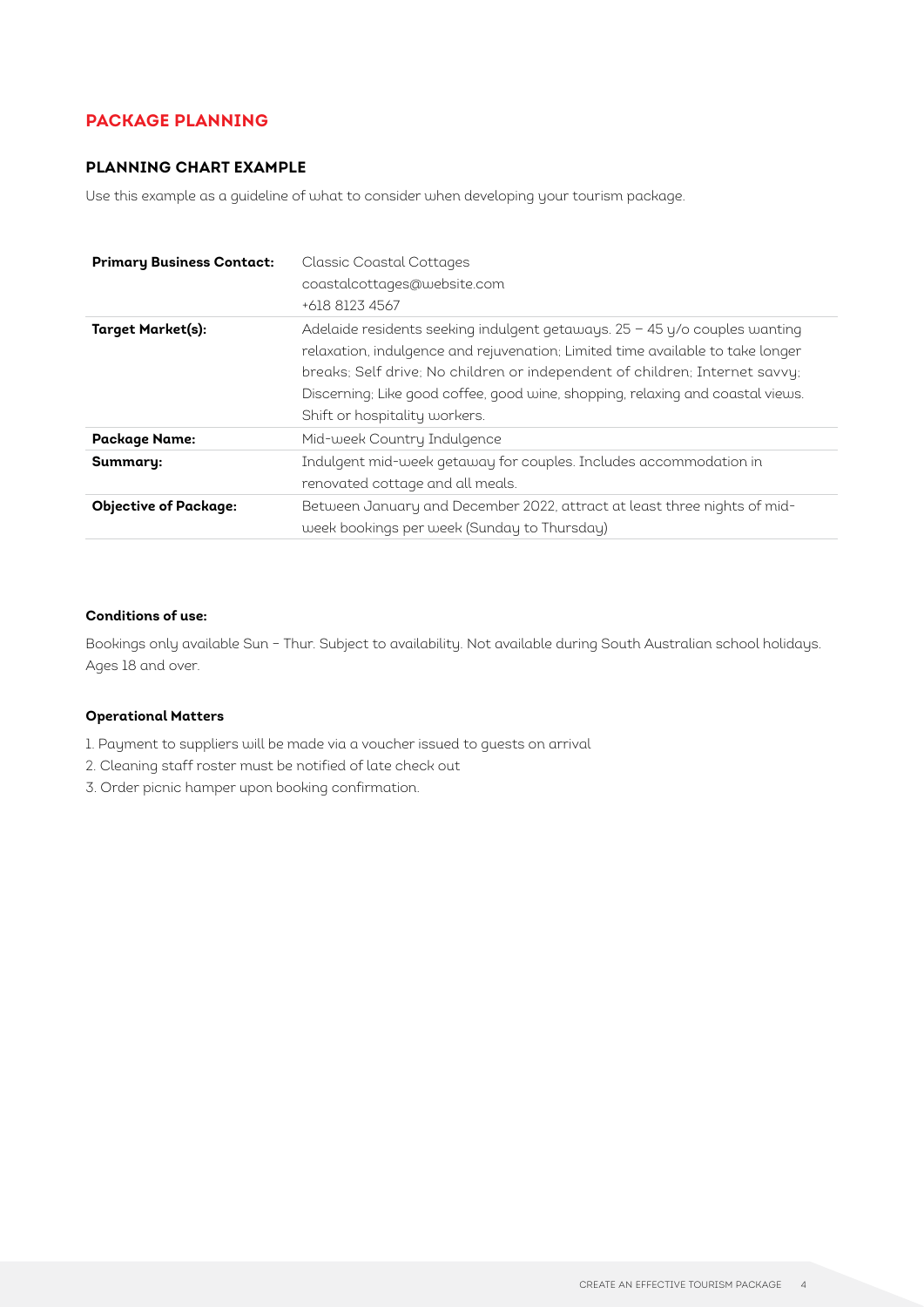|                                                                                                                                         | <b>PAX</b><br><b>ALLOWED</b> | <b>REGULAR</b><br><b>PRICE</b> | <b>PACKAGE</b><br><b>PRICE</b> | <b>COMMISSION</b><br><b>INCORPORATED?</b> | IF NO COMMISSION -<br><b>COST TO PACKAGE*</b> |
|-----------------------------------------------------------------------------------------------------------------------------------------|------------------------------|--------------------------------|--------------------------------|-------------------------------------------|-----------------------------------------------|
| <b>INCLUSION FROM CLASSIC</b><br><b>COASTAL COTTAGES</b><br>1-night in Miner's Cottage<br>Breakfast provisions<br>Late check-out (12pm) | $\overline{2}$               | \$200                          | \$150                          | Y                                         |                                               |
| <b>INCLUSION FROM SILVER</b><br><b>SPOON RESTAURANT</b><br>Main course<br>Dessert<br>Glass of local wine                                | $\overline{2}$               | \$100                          | \$95                           | $\mathsf{N}$                              | \$9.50                                        |
| <b>Inclusion from Vino Winery</b><br>Wine tasting<br>Picnic hamper lunch                                                                | $\overline{2}$               | \$70                           | \$50                           | $\mathsf{N}$                              | \$5.00                                        |
|                                                                                                                                         |                              | <b>Value: \$370</b>            | <b>Price: \$295</b>            |                                           |                                               |
| <b>OPTIONAL ADD-ON</b><br>Extra night at Classic<br>Coastal Cottages                                                                    | $\overline{2}$               | \$170                          | \$120                          | Y                                         |                                               |

**\*Note:** If planning to sell through distribution partners, each supplier will need to have commissions already factored into their pricing, or else an extra allowance into the package price can be considered. You will need to mutually agree what the cost of the sale would be prior to selling. In the example above, there is a 10% allowance. Refer to the *What Is Commission* fact sheet for more information.

#### **Promotional Plan**

| <b>METHOD</b>                                          | <b>COST</b> | <b>SALES TARGET</b><br>(12 MONTHS) | <b>ACTION</b><br><b>DATE</b> | <b>RESPONSIBLE</b>                         |
|--------------------------------------------------------|-------------|------------------------------------|------------------------------|--------------------------------------------|
| Website promotion - link to<br>online booking platform | \$100       | 10                                 | ASAP                         | Classic Coastal<br>Cottages                |
| Facebook paid advertising                              | \$200       | 20                                 | 30 Nov                       | Classic Coastal<br>Cottages<br>Vino Winery |
| Own newsletter                                         | \$0         | 15                                 | Monthly                      | All                                        |
| <b>TOTALS</b>                                          | \$400       | 45                                 |                              |                                            |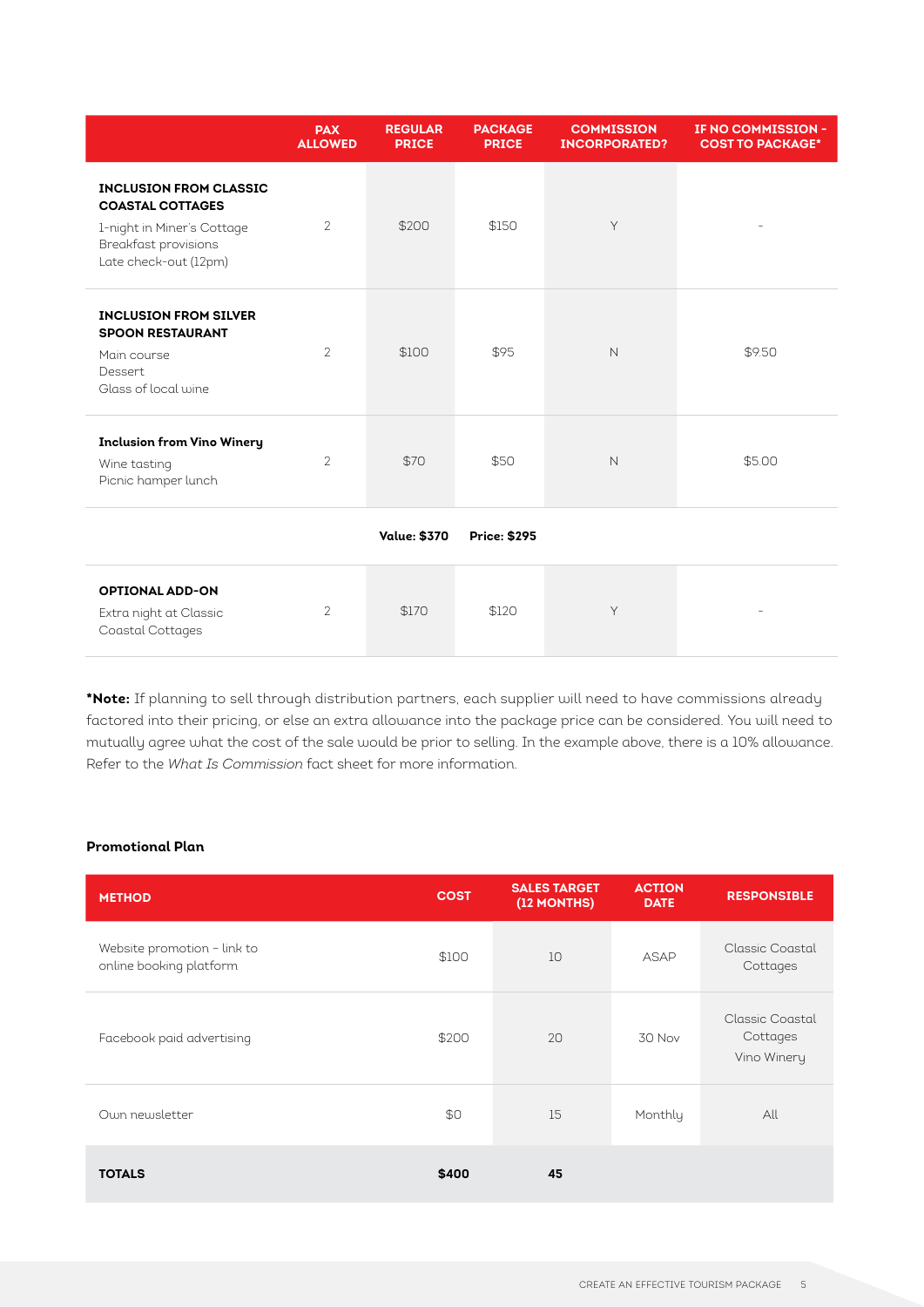# **PLANNING CHART TEMPLATE**

Use this blank chart to plan your package.

| <b>Primary Business Contact:</b> | [Lead business and contact details]                                                        |
|----------------------------------|--------------------------------------------------------------------------------------------|
| <b>Target Market(s):</b>         | [Describe your target market in as much detail as possible]                                |
| <b>Package Name:</b>             | [Give it a catchy name]                                                                    |
| Summary:                         | [Succinct description highlighting key inclusions]                                         |
| <b>Objective of Package:</b>     | [Specific, Measurable, Achievable, Realistic, Time-bound goal for your<br>tourism package] |

#### **Conditions of use:**

**Operational Matters** 

1.

.

- 2.
- 
- 3.
- 4.
- 5.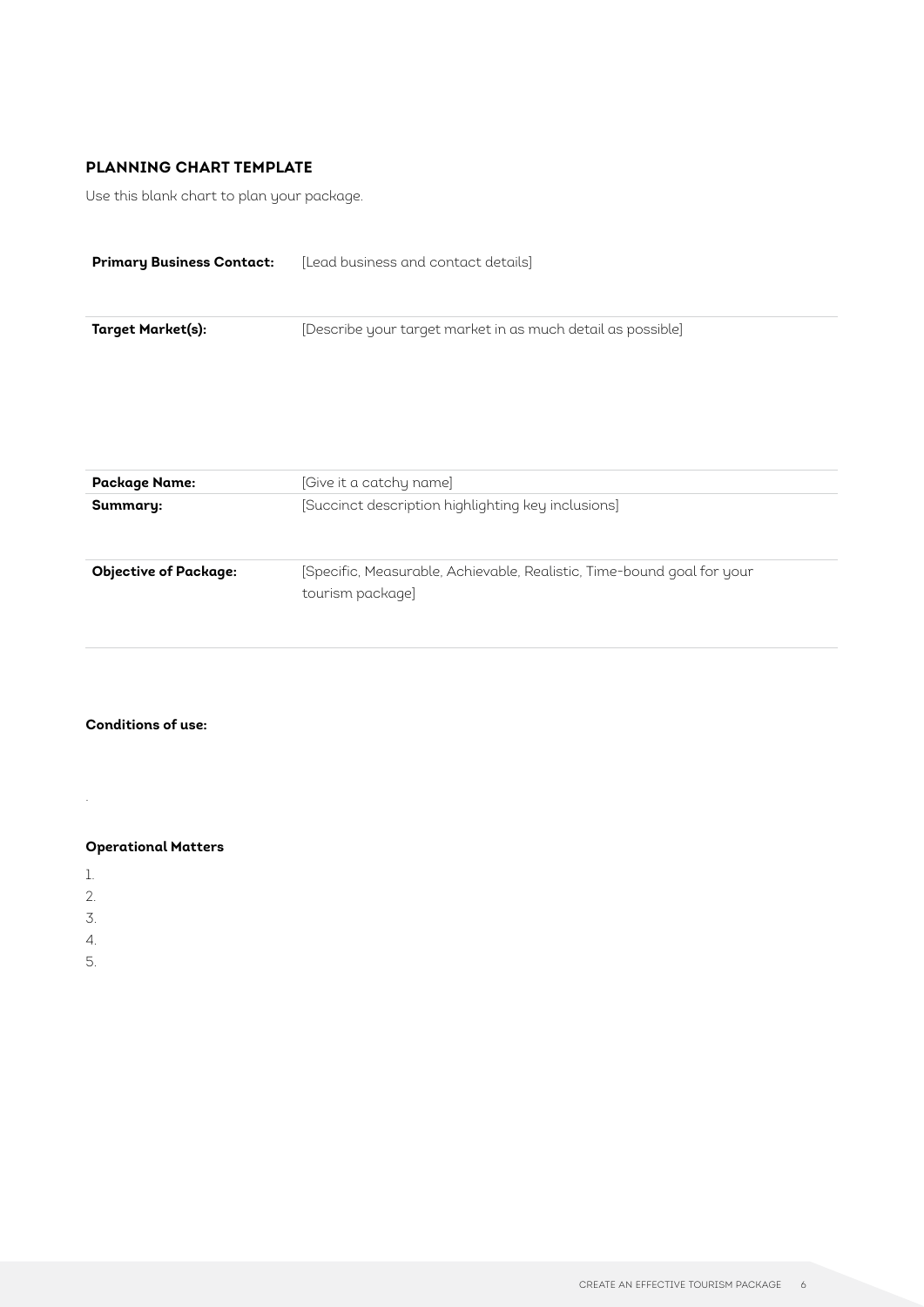|                                              | <b>PAX</b><br><b>ALLOWED</b> | <b>REGULAR</b><br><b>PRICE</b> | <b>PACKAGE</b><br><b>PRICE</b> | <b>COMMISSION</b><br><b>INCORPORATED?</b> | IF NO COMMISSION -<br><b>COST TO PACKAGE</b> |
|----------------------------------------------|------------------------------|--------------------------------|--------------------------------|-------------------------------------------|----------------------------------------------|
| <b>INCLUSION FROM [PARTY 1]</b><br>[details] |                              | $\mathfrak{P}$                 | $\mathfrak{P}$                 | Y/N                                       |                                              |
| <b>INCLUSION FROM [PARTY 2]</b><br>[details] |                              | $\mathfrak{P}$                 | $\mathfrak{P}$                 | Y/N                                       |                                              |
| <b>INCLUSION FROM [PARTY 3]</b><br>[details] |                              | $\mathfrak{P}$                 | $\mathfrak{P}$                 | Y/N                                       |                                              |
|                                              |                              | Value: \$                      | Price: \$                      |                                           |                                              |
| <b>OPTIONAL ADD-ON</b><br>[details]          |                              | $\mathfrak{P}$                 | $\mathfrak{P}$                 | Y/N                                       |                                              |

#### **Promotional Plan**

| <b>METHOD</b> | <b>COST</b>    | <b>SALES TARGET</b><br>(12 MONTHS) | <b>ACTION</b><br><b>DATE</b> | <b>RESPONSIBLE</b> |
|---------------|----------------|------------------------------------|------------------------------|--------------------|
|               | $\mathfrak{P}$ |                                    |                              |                    |
|               | $\mathfrak{P}$ |                                    |                              |                    |
|               | $\mathfrak{P}$ |                                    |                              |                    |
| <b>TOTALS</b> | \$             |                                    |                              |                    |